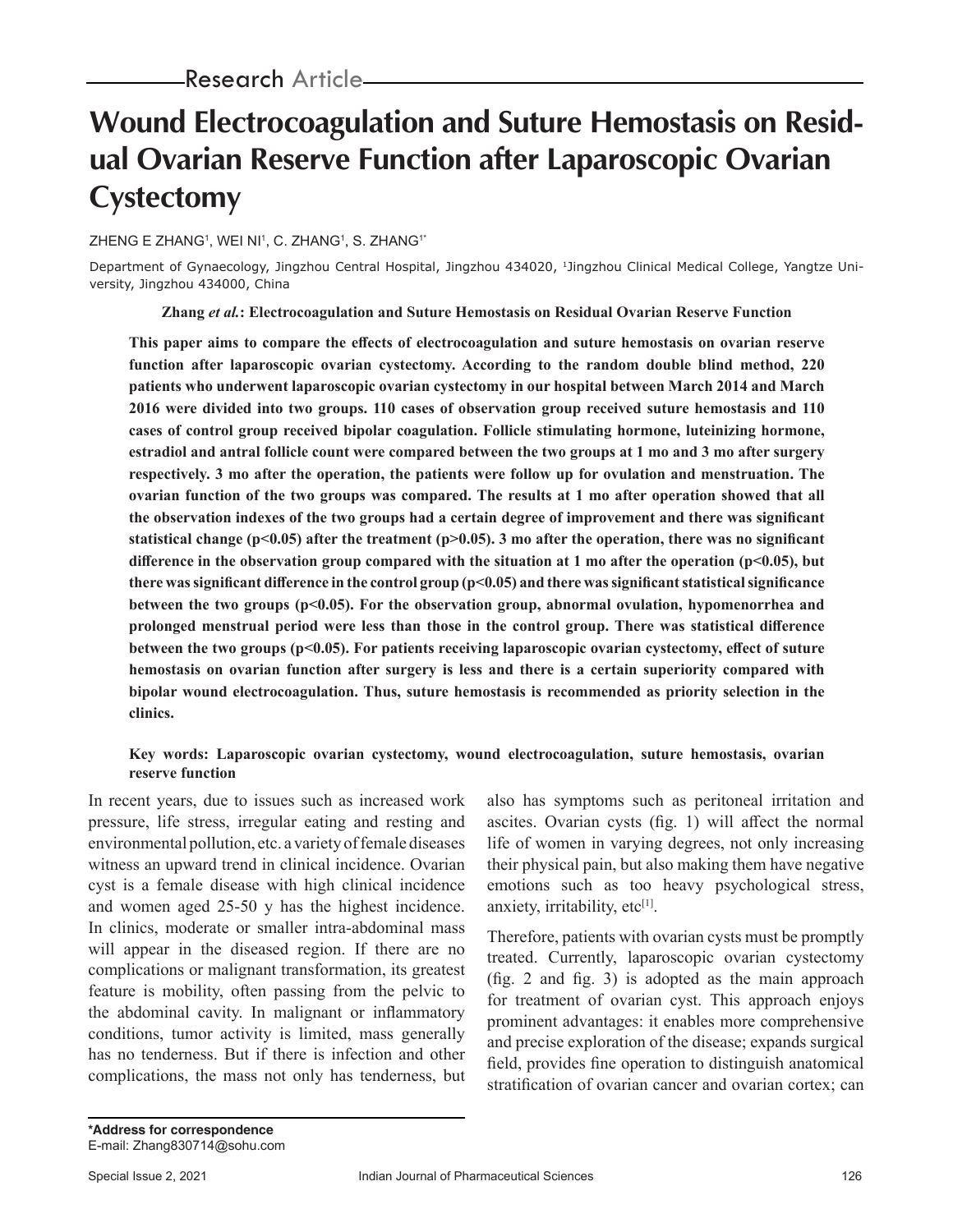find small lesions which are not observed by the naked eye and make treatment, to avoid surgical failure; laparoscopic surgery features advantages such as smaller wounds, faster postoperative recovery, shorter hospital stay, etc., which is more easily accepted by patients. Most patients can return to normal ovarian function after surgery, so the effect is good. However, in recent years, clinics found that different postoperative ways to stop bleeding may cause different effects on patients ovarian reserve function as electrocoagulation hemostasis may damage the patient's ovarian function<sup>[2]</sup>. Although some clinical studies show not very obvious difference between suture hemostasis and bipolar coagulation hemostasis in observation indexes, suture hemostasis can better protect patient's ovarian function, as among patients with bipolar coagulation hemostasis, a small number had ovarian failure<sup>[3]</sup>. Hence, most literature points out that postoperative suture hemostasis is better for patients with laparoscopic ovarian cystectomy. In this paper, 220 cases of patients were treated in our hospital in different ways to stop bleeding and their final ovarian function recovery was comprehensively analyzed and compared. The results show that suture hemostasis is better in effect.



**Fig. 1: Ovarian cyst compared with the normal situation**





**Fig. 3: Surgical approach and separation**

## **MATERIALS AND METHODS**

First, we performed data fitting analysis for all the original data in GSE131329 by the usage of R package "arrayQualityMetrics". Heatmap of the distances between arrays, signal intensity distribution boxplot, MA plot, NUSE boxplot were shown fig. 1. Therefore, our results showed that GSM3770505, GSM3770521, GSM3770553 were unqualified. These three samples should be dislodged without further analysis in GSE131329.

#### **General Information**

The selected objects were 220 cases of ovarian cyst patients treated in our hospital from March 2014 to March 2016, who underwent laparoscopic ovarian cystectomy in treatment. With age in the range of 26 and 47, the median age of the patients was  $(37.5\pm4.6)$  y. The mean duration of disease was  $(4.4\pm1.6)$  y and the average diameter of ovarian cyst was  $(5.77 \pm 1.85)$  cm. The patients were divided into two groups according to the randomized double blind method. In comparison of the general data, the patients showed a good balance (p>0.05) (Table 1).

**Fig. 2: Laparoscopic ovarian cystectomy**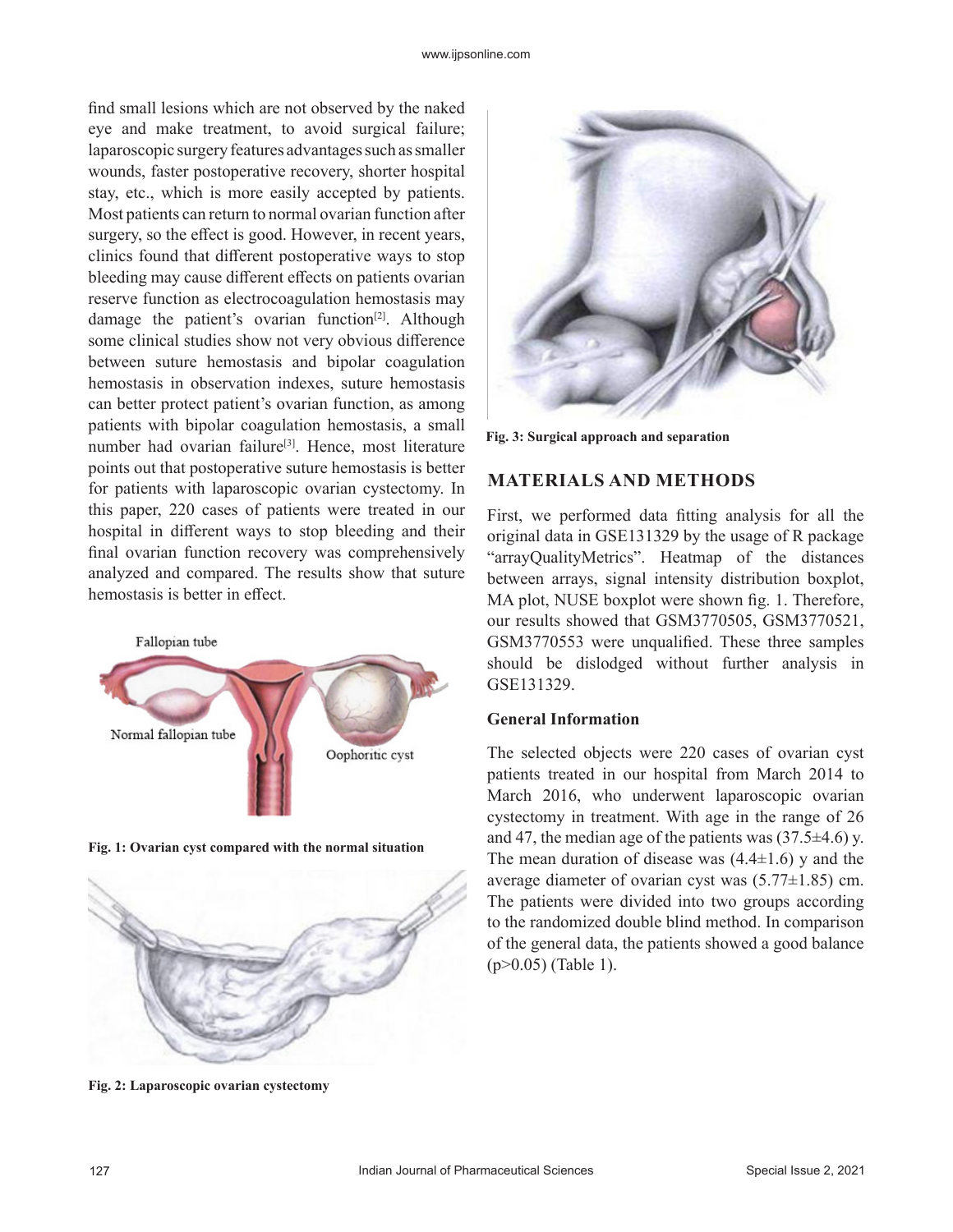| <b>GENERAL TREATMENT [(x̄±s), N=110]</b> |              |                                  |                                   |  |  |  |
|------------------------------------------|--------------|----------------------------------|-----------------------------------|--|--|--|
| Group                                    | Median age/y | Mean<br>duration of<br>disease/y | Average<br>diameter of<br>cyst/cm |  |  |  |
| Observation<br>group                     | $38.6 + 4.2$ | $4.6 + 1.2$                      | $5.93 \pm 1.74$                   |  |  |  |
| Control group                            | $39.2 + 3.5$ | $4.3 \pm 1.5$                    | $5.85 \pm 1.82$                   |  |  |  |

p >0.05 >0.05 >0.05

# **TABLE 1: COMPARISON OF THE TWO GROUPS IN**

#### **Inclusion and exclusion criteria**

Inclusion criteria: All selected patients underwent preoperative examinations of tumor markers including B ultrasound, alpha fetoprotein, carcinoembryonic antigen, etc. and were initially diagnosed as benign ovarian cyst; all the patients were diagnosed by histopathology as ovarian cyst; the patients had normal preoperative menstruation and received no hormone drug therapy 6 mo before surgery. All the patients in this study were agreed by the patients and their families and approved by the Medical Ethics Committee of our hospital<sup>[4]</sup>.

Exclusion criteria: Sex hormone abnormalities; fallopian tube obstruction; uterine malformations; with severe heart, liver and kidney dysfunction and malignant tumors.

#### **Methods**

Patients in the observation group underwent laparoscopic ovarian cystectomy. All the patients underwent preoperative tracheal intubation general anaesthesia and took position of buttocks higher than head. After 10 mm incision in the upper edge of the umbilicus was made, intraperitoneal injection of  $CO<sub>2</sub>$ was performed to establish pneumoperitoneum with pressure of about 14 mmHg<sup>[5,6]</sup>. Further exploration of the patient's abdominal cavity, pelvic and ovarian cysts was carried out. Cortex was extracted from the position with thick ovarian cortex and with no blood vessels or less blood vessels. After distinguishing boundaries between normal ovarian tissue and cystic tissue, cut the interval between normal ovarian tissue and cyst, to completely remove the cyst $[7]$ .

The observation group received suture to stop bleeding (fig. 4): wound was treated with microscopic Vicryl locking stitch suture, the 2-0 absorbable catgut was used for 8-form suture hemostasis at the bleeding point, needle insertion and withdrawal were close to the cortex, without penetrating the ovarian surface and the line knot was embedded in the ovary cortex.

The control group received bipolar coagulation hemostasis (fig. 5). The wound was washed with saline to confirm the bleeding position. With regulating power of 30-40 W, fulgurate at each point for 1-2 s, so that the bleeding location is natural cured.



**Fig. 4: Ovarian cyst surgery and suture hemostasis**



**Fig. 5: Electrocoagulation hemostasis**

#### **Clinical observation indicators**

Follicle stimulating hormone (FSH), luteinizing hormone (LH), estradiol (E2) and antral follicle count (AFC) were compared between the two groups at 1 mo and 3 mo after operation.

At 3 mo after the operation, the follow up visit was made to understand the ovulation and menstruation of the patients. The ovarian function of the two groups was compared.

# **Statistical methods**

In the study on effects of electrocoagulation and suture hemostasis on residual ovarian reserve function after laparoscopic ovarian cystectomy, the relevant data was analyzed by SPSS 19.0 statistical software. The count data were expressed as  $(n, %)$  and tested by chi square,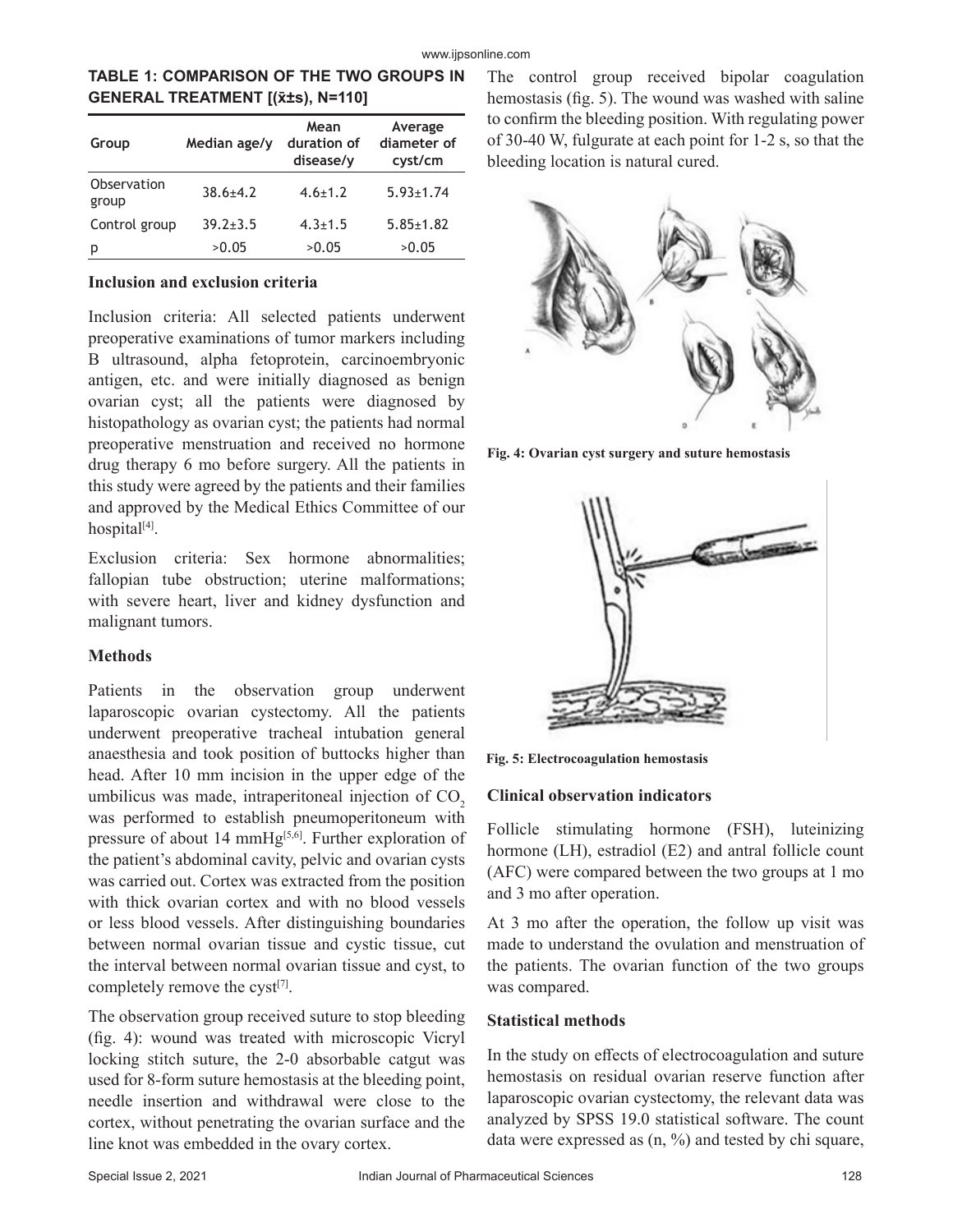the measurement data were expressed as  $(\bar{x} \pm s)$  and tested by t. The differences can only be considered to be statistically significant when  $p<0.05$  is satisfied.

# **RESULTS AND DISCUSSION**

The observation results at 1 mo after the operation reveal a certain degree of improvement in observation indicators of the two groups. There were significant statistical changes  $(p<0.05)$  compared with the situation before treatment. 3 mo after the operation, there was no significant difference in the observation group compared with the situation at 1 mo after the operation ( $p<0.05$ ), but there was significant difference in the control group  $(p<0.05)$  and there was significant statistical significance between the two groups ( $p<0.05$ ) (Table 2 and Table 3).

The results of follow up at 3 mo after the operation showed that less abnormal ovulation, less menstruation and prolonged menstruation were observed in the observation group compared with the control group. There was statistical difference between the two groups  $(p<0.05)$  (Table 4).

## **TABLE 2: COMPARISON OF THE INDICATORS OF OBSERVATION GROUP BEFORE AND AFTER THE OPERATION [(x̄±s), N=110]**

| Stage                | FSH (U/L)         | LH (U/L)          | $E2$ (pg/ml)       | AFC (N)           |
|----------------------|-------------------|-------------------|--------------------|-------------------|
| Before operation     | $3.21 \pm 1.15$   | $4.42 \pm 1.57$   | $131.05 \pm 21.53$ | $8.08 \pm 2.14$   |
| 1 mo after operation | $3.74 \pm 1.26$ * | $5.58 \pm 1.80^*$ | $90.12 \pm 16.89*$ | $5.54 \pm 1.22$ * |
| 3 mo after operation | $3.26 \pm 1.23$   | $4.55 \pm 1.72$   | $121.02 \pm 20.50$ | $7.68 \pm 1.31$   |

Note: \*p<0.05 indicates statistical significance compared with preoperative situation

#### **TABLE 3: COMPARISON OF THE INDICATORS OF CONTROL GROUP BEFORE AND AFTER THE OPERATION [(x̄±s), N=110]**

| Stage                | FSH (U/L)           | LH (U/L)                      | $E2$ (pg/ml)                  | AFC (N)                       |
|----------------------|---------------------|-------------------------------|-------------------------------|-------------------------------|
| Before operation     | $3.24 \pm 1.17$     | $4.39 \pm 1.55$               | $131.11 \pm 20.48$            | $8.11 \pm 2.07$               |
| 1 mo after operation | $3.71 \pm 1.35^*$   | $5.51 \pm 1.42^*$             | $90.56 \pm 18.55$ *           | $5.47 \pm 1.18$ *             |
| 3 mo after operation | $3.53 \pm 1.12^{4}$ | $5.16 \pm 1.62$ <sup>*a</sup> | $105.03 \pm 19.23$ $^{\circ}$ | $6.48 \pm 2.32$ <sup>*a</sup> |

Note: \*p<0.05 indicates statistical significance compared with preoperative situation; <sup>a</sup> p<0.05 indicates statistical significance compared with the observation group

#### **TABLE 4: OVARIAN FUNCTION RECOVERY OF THE TWO GROUPS AT THREE MO AFTER THE OPERATION [(N, %), N=110]**

| Group             | Abnormal ovulation<br>Hypomenorrhea |            | <b>Prolonged menstruation</b> |  |  |
|-------------------|-------------------------------------|------------|-------------------------------|--|--|
| Observation group | 10(9.09)                            | 5(4.55)    | 4(3.64)                       |  |  |
| Control group     | 32 (29.09)                          | 25 (22.72) | 27(24.55)                     |  |  |
| $x^2$             | 14.243                              | 15.436     | 19.864                        |  |  |
| p                 | 0.000                               | 0.000      | 0.000                         |  |  |